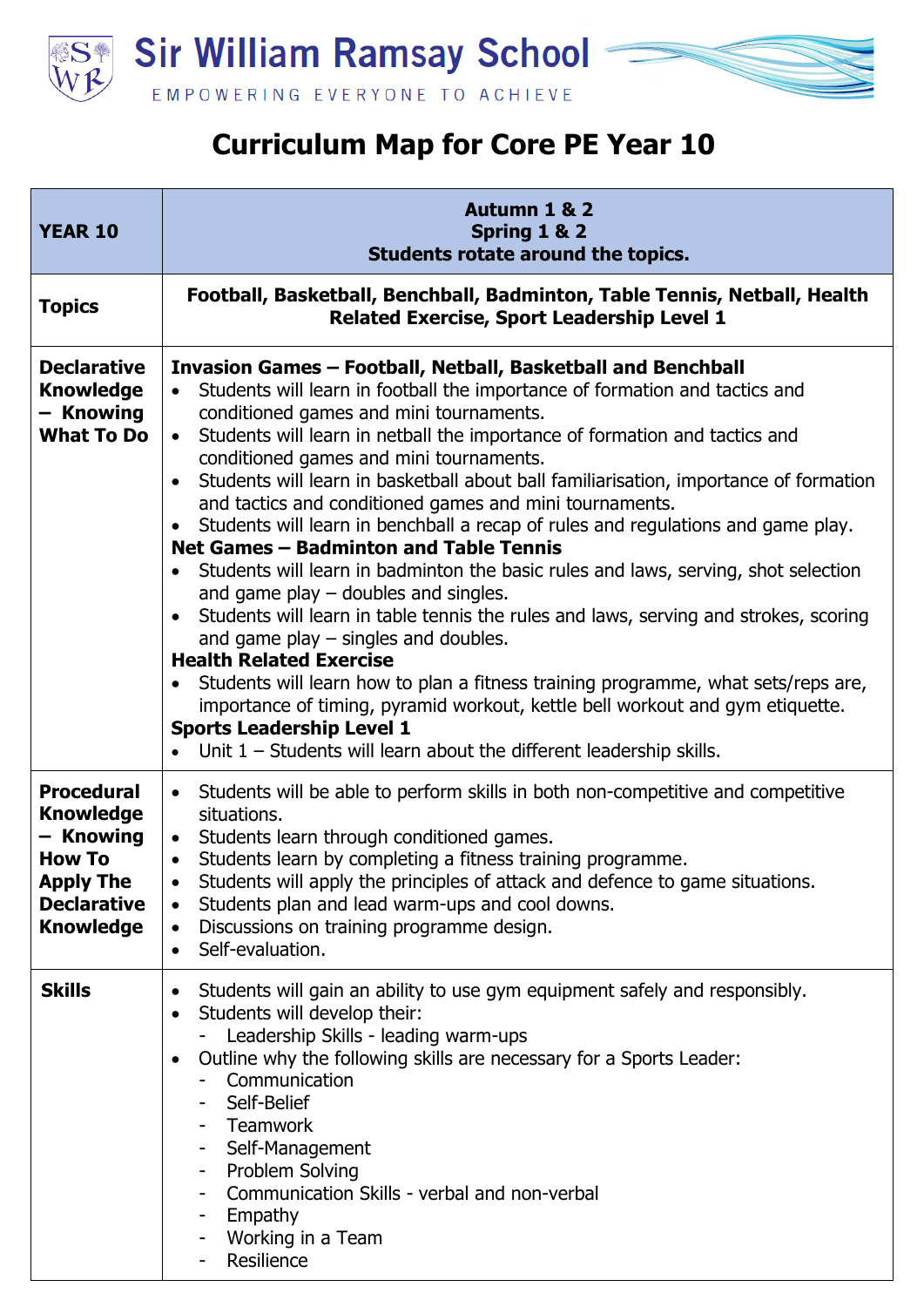|                                                    | <b>Evaluative Skills</b><br><b>Analytical Skills</b><br><b>Decision Making Skills</b><br><b>Officiating Skills</b>                                                                                                                                                                                                                                                                                                                                |
|----------------------------------------------------|---------------------------------------------------------------------------------------------------------------------------------------------------------------------------------------------------------------------------------------------------------------------------------------------------------------------------------------------------------------------------------------------------------------------------------------------------|
| <b>Links To</b><br><b>Prior</b><br><b>Learning</b> | Students will build upon knowledge of all sports from Years 7, 8 and 9.<br>$\bullet$<br>Students may be outside school participating in sports clubs.<br>$\bullet$<br>Students may be participating in extra-curricular school sport.<br>$\bullet$                                                                                                                                                                                                |
| Literacy/<br><b>Numeracy</b>                       | Students will be scoring and counting into teams.<br>$\bullet$<br>Writing documents (training programmes).<br>$\bullet$<br>Rating behaviours using numbers.<br>$\bullet$<br>Students will use key words and terms.<br>$\bullet$<br>Students will be measuring using time.<br>$\bullet$<br>Students will use oracy when giving feedback to others.<br>$\bullet$<br>Students complete a logbook as part of the sports leader's course.<br>$\bullet$ |
| <b>Cross</b><br><b>Curricular</b>                  | Careers in Sport<br>$\bullet$<br>Demonstrating Sportsmanship:<br>$\bullet$<br>Enforce Rules and Follow Peers' Decisions<br>Fair Play<br>Leading to the Following Groups:<br>$\bullet$<br>Mixed Ethnic and Religious Classes<br>Mixed Gender Classes<br><b>Mixed Socio-Economic Classes</b>                                                                                                                                                        |
| <b>Assessment</b>                                  | Although non-graded students use game play to analyse peers' performance and<br>$\bullet$<br>offer areas for improvement.<br>Sports Leadership - Create an action plan to develop own leadership skills.<br>$\bullet$                                                                                                                                                                                                                             |

| <b>YEAR 10</b>                                                           | Summer 1 & 2<br><b>Students Rotate Around The Topics</b>                                                                                                                                                                                                                                                                                                                                                                                                                                                                                                                                                                                                                                                                                                                                                       |
|--------------------------------------------------------------------------|----------------------------------------------------------------------------------------------------------------------------------------------------------------------------------------------------------------------------------------------------------------------------------------------------------------------------------------------------------------------------------------------------------------------------------------------------------------------------------------------------------------------------------------------------------------------------------------------------------------------------------------------------------------------------------------------------------------------------------------------------------------------------------------------------------------|
| <b>Topics</b>                                                            | <b>Cricket, Tennis, Rounders and Softball</b><br>and Sport Leadership Level 1                                                                                                                                                                                                                                                                                                                                                                                                                                                                                                                                                                                                                                                                                                                                  |
| <b>Declarative</b><br><b>Knowledge</b><br>– Knowing<br><b>What To Do</b> | <b>Striking and Fielding Games - Rounders, Cricket and Softball</b><br>Students will learn in rounders a recap of the rules and laws, development of<br>$\bullet$<br>batting and bowling and game play.<br>Students will learn in cricket a recap rules and laws, fielding positions, batting<br>$\bullet$<br>order importance, wicket keeping and game play.<br>Students will learn in Softball a recap of rules and laws, tactics and game play.<br><b>Net Games - Tennis</b><br>Students will learn in Tennis a recap of the rules and laws, development of serving,<br>importance of shot selection and tournaments – singles and doubles.<br><b>Sports Leadership Level 1</b><br>Unit $2$ – Students will learn how to assist in leading and reviewing a sport/physical<br>$\bullet$<br>activity session. |
| <b>Procedural</b><br><b>Knowledge</b><br>- Knowing<br><b>How To</b>      | Students will be able to perform skills in both non-competitive and competitive<br>$\bullet$<br>situations.<br>Students learn by completing a fitness training programme.<br>$\bullet$<br>Students will apply the principles of attack and defence to game situations.<br>$\bullet$                                                                                                                                                                                                                                                                                                                                                                                                                                                                                                                            |